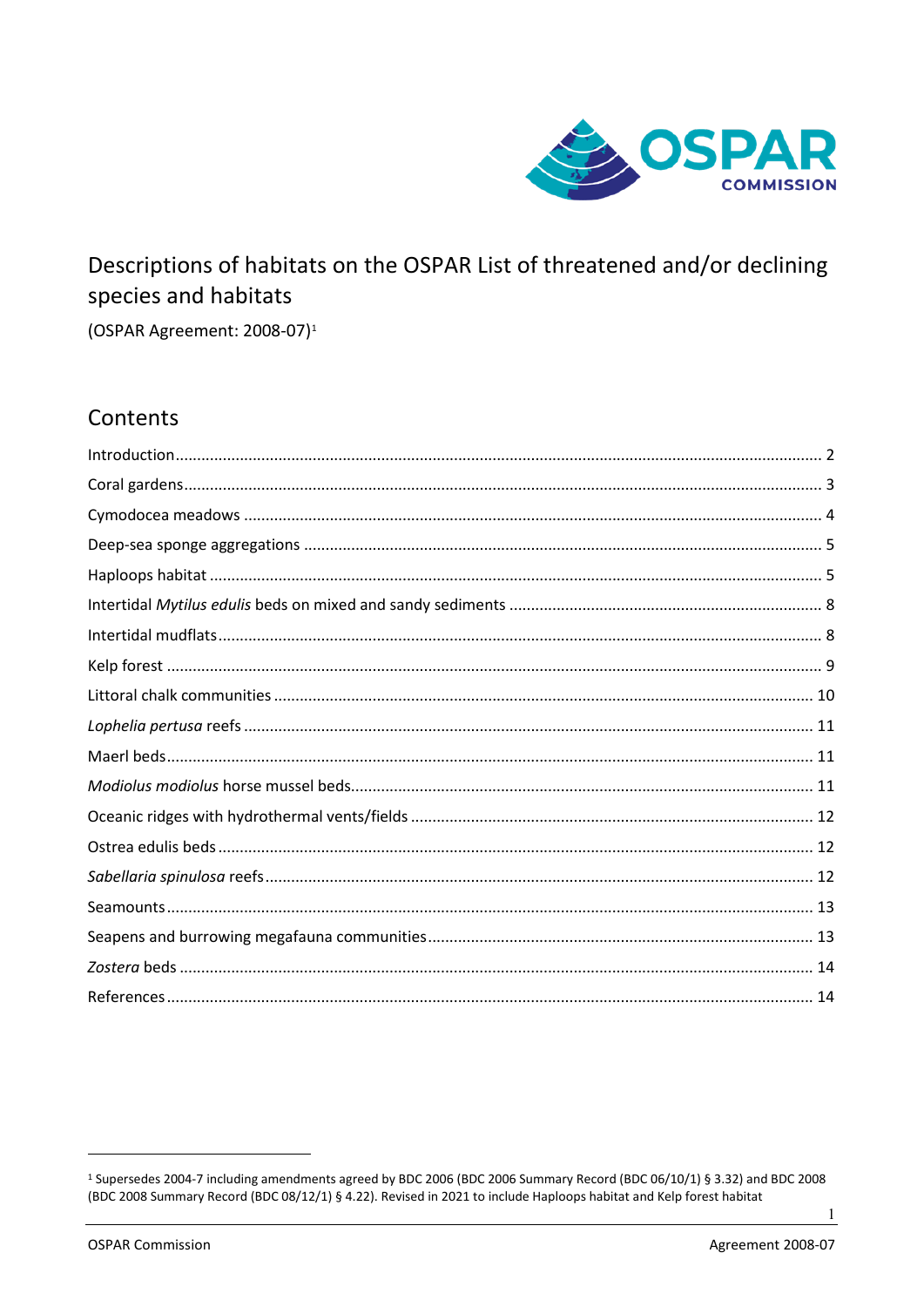# <span id="page-1-0"></span>**Introduction**

These descriptions of the habitats on the initial OSPAR list of threatened and/or declining species and habitats should act as working definitions for the purpose of collating information on their distribution and extent within the OSPAR area. Equivalent codes for each habitat in the EEA's EUNIS habitat classification (2004 version; http://eunis.eea.eu.int/eunis/habitats.jsp) and the National Marine Habitat Classification for Britain and Ireland (May 2004 version; www.jncc.gov.uk/MarineHabitatClassification) are given wherever possible, but it should be noted that the OSPAR habitats may not directly equate to those defined in these classifications.

For a habitat to occur at a site, it should extend over an area of at least 25 $m^2$ , but this threshold may need to be higher in offshore areas due to limitations of surveys and sampling. When a habitat type is known to have occurred in the past, but no longer occurs, it should be reported, clearly stating the date of the record and if possible when it disappeared. For some habitat types (e.g. biogenic reefs), the habitat-forming species (e.g. *Mytilus*, *Modiolus*, *Sabellaria*, *Zostera*) may occur in clumps or patches on the shore or seabed. Guidance has been given in each definition as to the expected minimum density or percentage coverage of such clumps or patches within the overall extent of the habitat. Where accumulations of dead material of the habitat- forming species occur either in association with live material, or indicate that the habitatforming species was likely to have lived at the site, it can be reported as a record for the habitat type, duly noting its current condition Expert judgment will need to be applied on a site by site basis to determine whether the overall density, coverage and extent of the habitat-forming species is sufficient for the habitattype to be considered to occur on the site. Practical application of these figures may lead to their adjustment.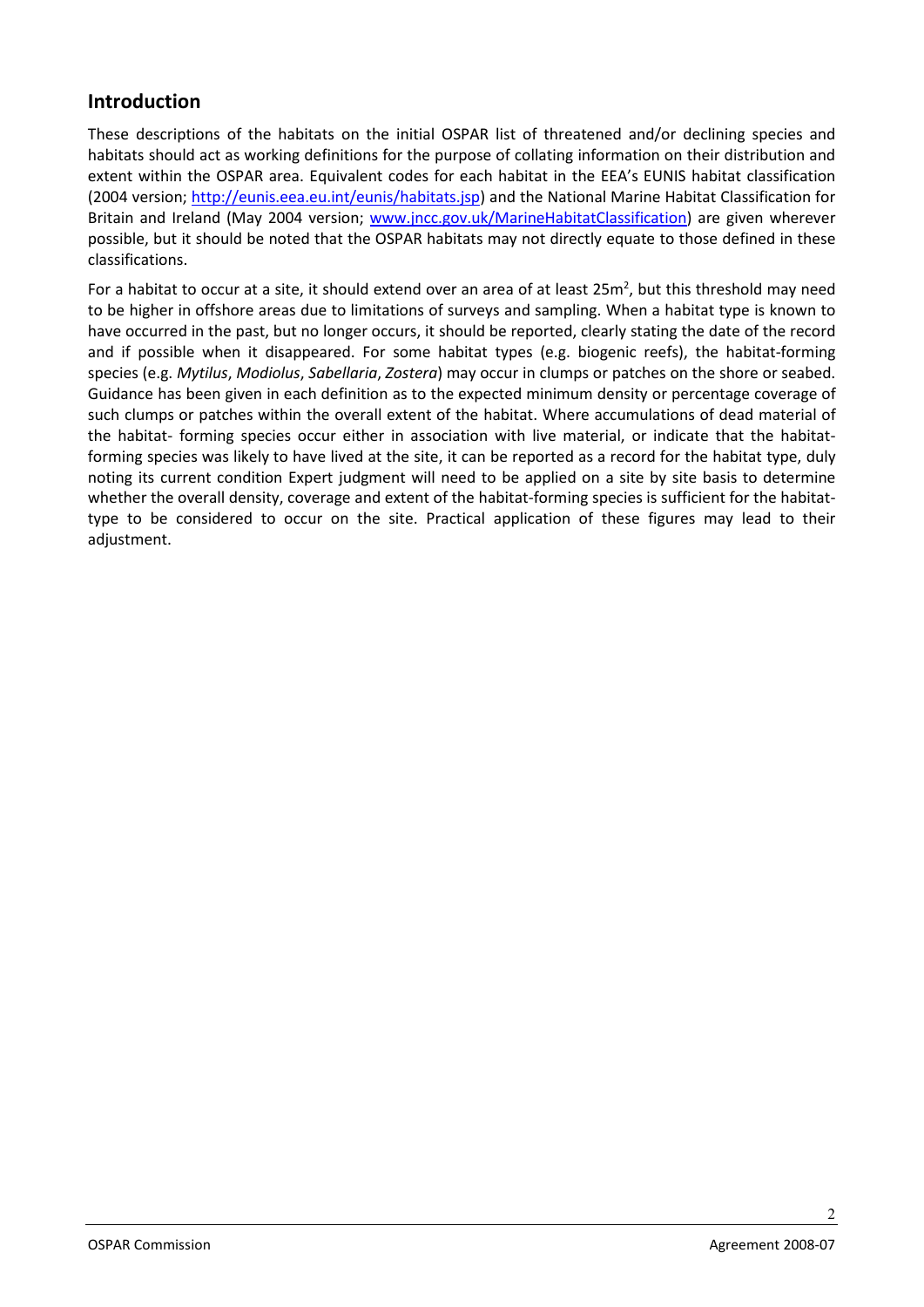# **Carbonate mounds**

EUNIS code: A6.75

National Marine Habitat Classification for UK & Ireland code: Not defined

Carbonate mounds are distinct elevations of various shapes, which may be up to 350m high and 2km wide at their base (Weering *et al*, 2003). They occur offshore in water depths of 500-1100m with examples present in the Porcupine Seabight and Rockall Trough (Kenyon *et al,* 2003). Carbonate mounds may have a sediment veneer, typically composed of carbonate sands, muds and silts. The cold-water reef-building corals *Lophelia pertusa* and *Madrepora oculata*, as well as [echiuran worms](http://www.ldeo.columbia.edu/dees/ees/life/slides/oldec/echiura.html) are characteristic fauna of carbonate mounds. Where cold-water corals (such as *Lophelia*) are present on the mound summit, coral debris may form a significant component of the overlying substratum.

There is currently speculation on the origin of carbonate mounds, with possible associations with faultcontrolled methane seepage from deep hydrocarbon reservoirs, or gas-hydrate dissociation (Henriet *et al*, 1998) through to the debris from 'cold-water' coral colonies such as *Lophelia*.

### <span id="page-2-0"></span>**Coral gardens**

Habitat occurs within each of the following deep seabed EUNIS types:

- A6.1 Deep-sea rock and artificial hard substrata
- A6.2 Deep-sea mixed substrata
- A6.3 Deep-sea sand
- A6.4 Deep-sea muddy sand
- A6.5 Deep-sea mud
- A6.7 Raised features of the deep sea bed
- A6.8. Deep sea trenches and canyons, channels, slope failures and slumps on the continental slope
- A6.9 Vents, seeps, hypoxic and anoxic habitats of the deep sea

Where the coral garden communities found in the above EUNIS deep water habitats occur also in shallower water, such as in fjords or on the flanks of islands and seamounts (A6.7), they are also included in this definition

National Marine Habitat Classification for UK & Ireland code: Not defined

The main characteristic of a coral garden is a relatively dense aggregation of colonies or individuals of one or more coral species. Coral gardens can occur on a wide range of soft and hard seabed substrata. For example, soft-bottom coral gardens may be dominated by solitary scleractinians, sea pens or certain types of bamboo corals, whereas hard-bottom coral gardens are often found to be dominated by gorgonians, stylasterids, and/or black corals (ICES 2007).

The biological diversity of coral garden communities is typically high and often contains several species of coral belonging to different taxonomic groups, such as leather corals (Alcyonacea), gorgonians (Gorgonacea), sea pens (Pennatulacea), black corals (Antipatharia), hard corals (Scleractinia) and, in some places, stony hydroids (lace or hydrocorals: Stylasteridae). However, reef-forming hard corals (e.g. *Lophelia, Madrepora* and *Solenosmilia*), if present, occur only as small or scattered colonies and not as a dominating habitat component. The habitat can also include relatively large numbers of sponge species, although they are not a dominant component of the community. Other commonly associated fauna include basket stars (*Gorgonocephalus*), brittle stars, crinoids, molluscs, crustaceans and deep-water fish (Krieger and Wing 2002). Krieger and Wing (2002) conclude that the gorgonian coral *Primnoa* is both habitat and prey for fish and invertebrates and that its removal or damage may affect the populations of associated species.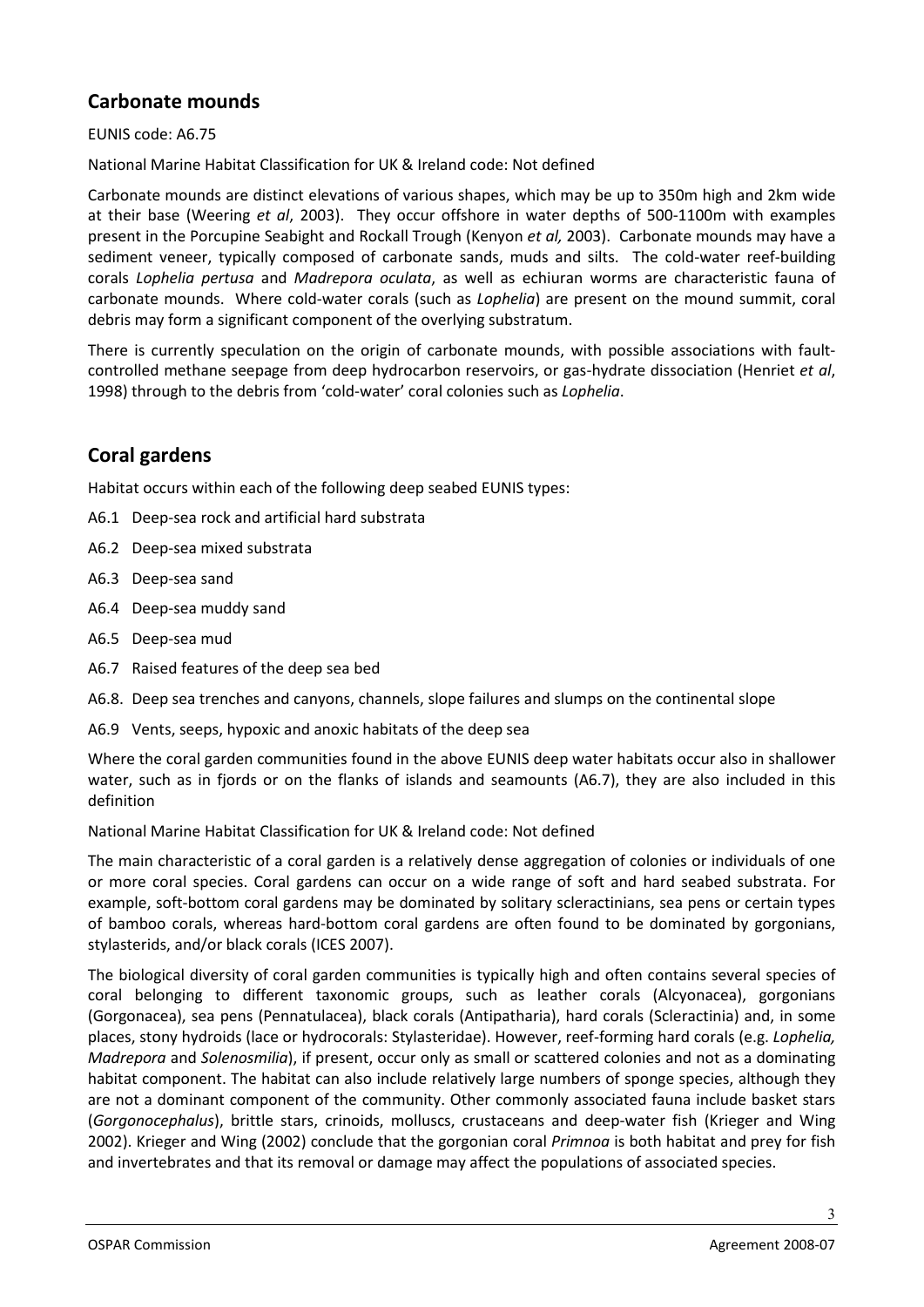Densities of coral species in the habitat vary depending on taxa and abiotic conditions, e.g. depth, current exposure, substrate). The few scientific investigations available indicate that smaller species (e.g. the gorgonians *Acanthogorgia* and *Primnoa*, and stylasterids) can occur in higher densities, e.g. 50 – 200 colonies per·100m2 , compared to larger species, such as *Paragorgia,* which may not reach densities of 1 or 2 per 100 m<sup>2</sup>. Depending on biogeographic area and depth, coral gardens containing several coral species may in some places reach densities between 100 and 700 colonies per $\cdot$ 100m<sup>2</sup>. These densities merely indicate the biodiversity richness potential of coral gardens. In areas where the habitat has been disturbed, by for example, fishing activities, densities may be significantly reduced. Currently, it is not possible to determine threshold values for the presence of a coral garden as knowledge of the *in situ* growth forms and densities of coral gardens (or abundance of coral by-catch in fishing gear) is very limited, due to technical or operational restrictions. Visual survey techniques will hopefully add to our knowledge in the coming years.

Non-reef-forming cold-water corals occur in most regions of the North Atlantic, most commonly in water with temperatures between 3 and 8ºC (Madsen, 1944; Mortensen *et al*., 2006) in the north, but also in much warmer water in the south, e.g. around the Azores. Their bathymetric distribution varies between regions according to different hydrographic conditions, but also locally as an effect of topographic features and substrate composition. They can be found as shallow as 30 m depth (in Norwegian fjords) and down to several thousand meters on open ocean seamounts. The habitat is often subject to strong or moderate currents, which prevents silt deposition on the hard substrata that most coral species need for attachment. The hard substrata may be composed of bedrock or gravel/boulder, the latter often derived from glacial moraine deposition, whilst soft sandy/clayey sediments can also support cold-water corals (mostly seapens and some gorgonians within the Isididae).

*Notes on practical identification and mapping of the habitat*: Given the diversity of possible appearances of the habitat across the North East Atlantic, a more precise description of the habitat as it occurs in relation to different substrates, depths and regions will need to be developed. For individual locations, expert judgement is required to distinguish this habitat from surrounding habitats, including an assessment of the appropriate densities of octocoral species to constitute this habitat. As a first step to further clarification a site-by-site description of coral gardens is required that will lead to further refinement of this habitat definition and its inclusion in national and European habitat classifications. The habitat definition above does not encompass shelf and coastal water habitats with seapen and octocoral communities (for example *Alcyonium* spp. *Caryopyllia* spp.), including the OSPAR habitat 'seapens and burrowing megafauna' or deeper-water habitats where colonial scleractinian corals (*Lophelia pertusa* reefs) or sponges (Deep-sea sponge aggregations) dominate.

### <span id="page-3-0"></span>**Cymodocea meadows**

#### **Cymodocea beds, Cymodocea meadows, Seagrass beds (Cymodocea nodosa Ucria (Ascherson), 1869**

EUNIS Code: A5.531, A5.5312, A5.53131 and A5.53132

#### *Cymodocea nodosa Ucria (Ascherson), 1869*

*Cymodocea nodosa* forms large and dense patches with green leaves that can reach 100 cm long and 8 mm wide in well sorted fine sands or on superficial muddy sands in sheltered waters at depths of 1-30 meters. Frequently is mixed with other habitat forming phanerogams (*Zostera noltii* and *Zostera marina*) at muddy sands rich in organic nutrients. Shallow meadows of *Cymodocea* and *Zostera* are usually found in sheltered bays close to harbours, e.g. Cadiz Bay, or in areas subject to human impact.

*C. nodosa* has a tropical origin, nowadays restricted to the Mediterranean and scattered locations in the North Atlantic from southern Portugal and Spain to Senegal, including Canary Island and Madeira. Southern Portugal constitutes the current northern geographic limit of its distribution.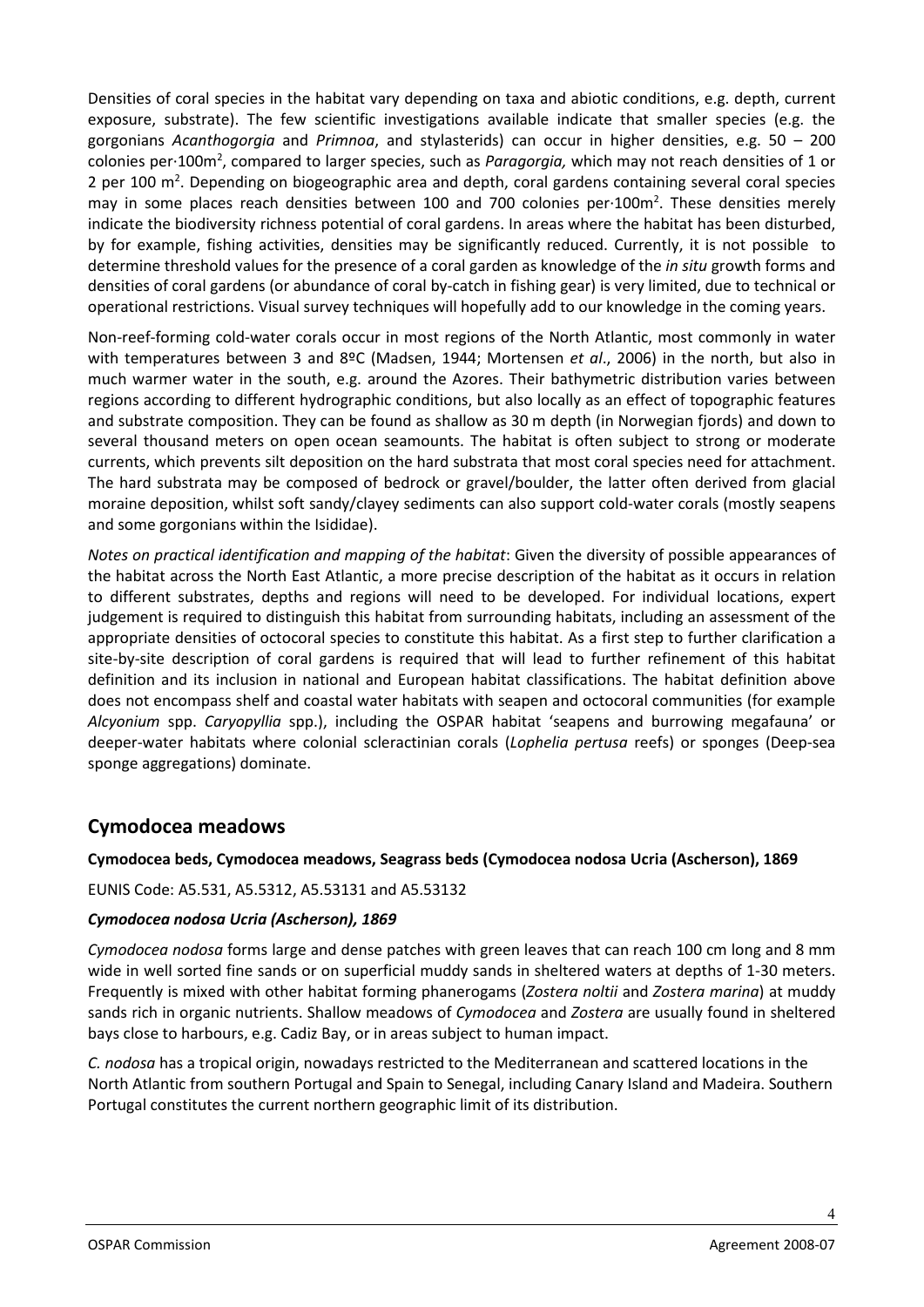### <span id="page-4-0"></span>**Deep-sea sponge aggregations**

#### EUNIS code: A6.62

National Marine Habitat Classification for UK & Ireland code: Not defined

Deep sea sponge aggregations are principally composed of sponges from two classes: Hexactinellida and Demospongia. They are known to occur between water depths of 250-1300m (Bett & Rice, 1992), where the water temperature ranges from 4-10°C and there is moderate current velocity (0.5 knots). Deep-sea sponge aggregations may be found on soft substrata or hard substrata, such as boulders and cobbles which may lie on sediment. Iceberg plough-mark zones provide an ideal habitat for sponges because stable boulders and cobbles, exposed on the seabed, provide numerous attachment/settlement points (B. Bett, *pers comm.*). However, with 3.5kg of pure siliceous spicule material per m<sup>2</sup> reported from some sites (Gubbay, 2002), the occurrence of sponge fields can alter the characteristics of surrounding muddy sediments. Densities of occurrence are hard to quantify, but sponges in the class Hexactinellida have been reported at densities of 4-5 per  $m^2$ , whilst 'massive' growth forms of sponges from the class Demospongia have been reported at densities of 0.5-1 per m<sup>2</sup> (B. Bett, *pers comm.*). Deep-sea sponges have similar habitat preferences to cold-water corals, and hence are often found at the same location. Research has shown that the dense mats of spicules present around sponge fields may inhibit colonisation by infaunal animals, resulting in a dominance of epifaunal elements (Gubbay, 2002). Sponge fields also support ophiuroids, which use the sponges as elevated perches.

### <span id="page-4-1"></span>**Haploops habitat**

### **Muddy sediment dominated by** *Haploops spp "Haploops* **habitat"**

#### **Definition of habitat**

**Relationship to EUNIS:** The habitat does not correspond directly to any EUNIS (2004) level 4 habitats due to the structure of the classification systems. The habitat is found in the following EUNIS level 4 habitats: 'Deep circalittoral mud' (A5.37), Circalittoral fine mud (A5.36) and Infralittoral fine mud (A5.34).

**Other:** Under the HELCOM HUB classification system (HELCOM 2013a, b, c) the *Haploops* habitat is known as "Baltic aphotic muddy sediment dominated by *Haploops* spp. (AB.H1l2)" and is characterized by epibenthic crustacea covering at least 10% of the seabed, providing biotic structures (perennial attached erect groups). Out of the epibenthic crustacea, Haploops spp. constitute at least 50 % of the biomass.

#### **Definition of habitat, OSPAR Region II**

**Description and ecology:** The *Haploops* habitat is built by small crustacean amphipods living in muddy substrates. They live in small, self-built tubes that rise a few centimeters above the seafloor and these can form dense mats. Soft-bottom habitats dominated by one or several of these species are called *Haploops* spp. communities or habitats, depending on the density of individuals. The *Haploops* habitat is in general characterised by high alpha-diversity of macroinvertebrates (tube worms, sea urchins, brittle stars) and is important as feeding grounds for many species of fish such as cod and several species of flatfish.

In the Kattegat of OSPAR Region II, the habitat regularly occurs below the halocline in conditions with relatively high salinity and low temperature. There are two species known to form the habitat in the Kattegat, namely *Haploops tenuis* and *Haploops tubicola.* Currently (2018) the genus comprises in total 27 species. *Haploops* species occur at varying depths ranging from 15 to 3000 m, but most of them are deepwater species.

**Mapping of habitat:** To qualify as '*Haploops* habitat', the habitat created by dense occurrence of *Haploops* needs to display a different structure compared to the surrounding homogenous muddy/fine sand or sediment habitat. The number of *Haploops* individuals should be 400 ind./m-2 or more, although with lower densities expert judgement should be sought to assess whether the qualification of *Haploops* spp. habitat is justified considering the regional/local context. For occurrence and possible patchiness of the habitat,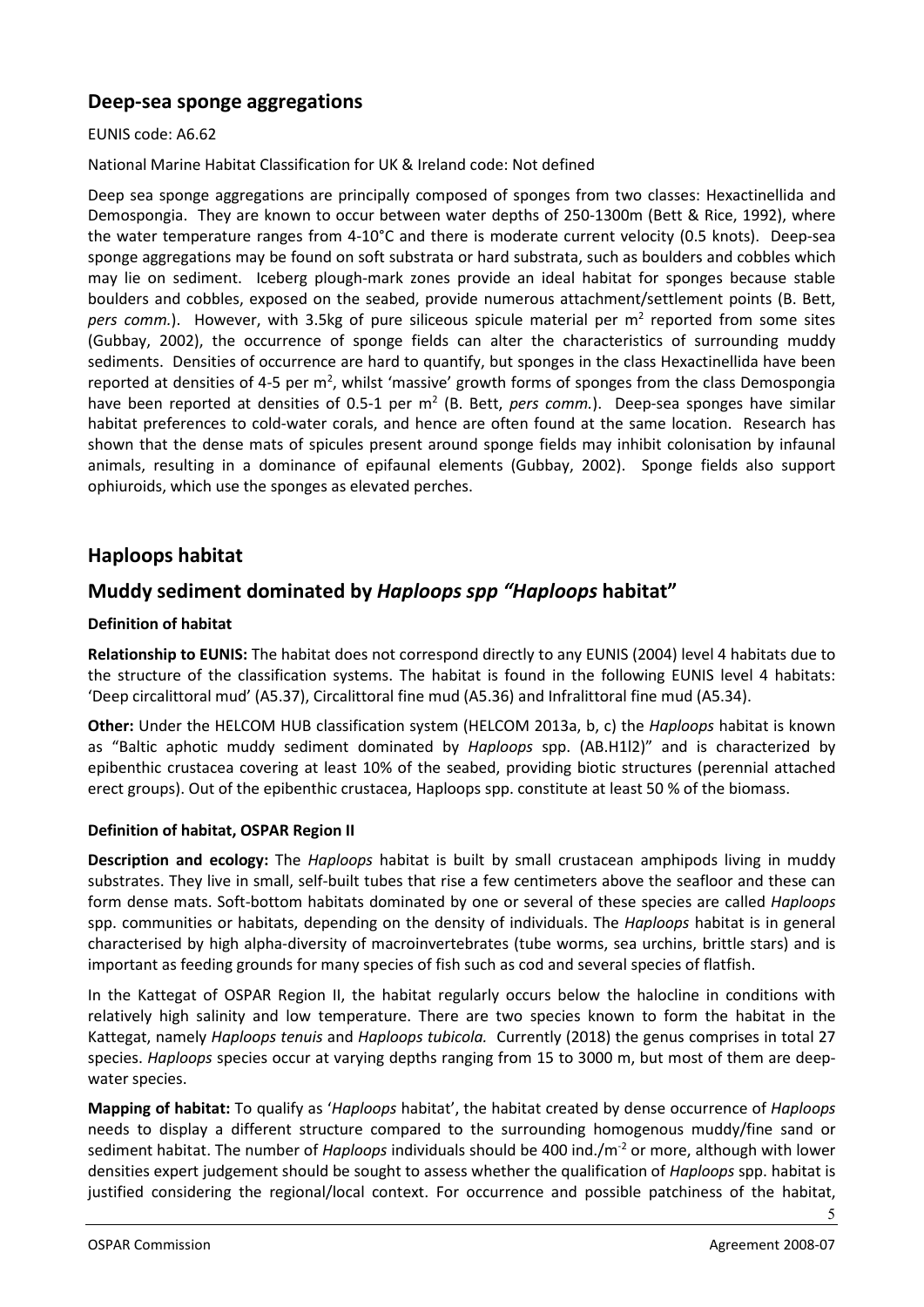expert judgement should be used to estimate whether the habitat has been present historically and later declined. When identifying a *Haploops* habitat the important factor is how the habitat structurally differs from the surrounding area.

This habitat definition takes into account that a biomass estimation through invasive sampling of *Haploops sp*. would not always be possible nor desirable. Given the threatened and declining status of the habitat in Region II, it would be preferable that only non-intrusive and non-destructive visual methods are used to monitor, survey and estimate *Haploops spp.* densities and habitat occurrence.

**Occurrence:** In OSPAR Region II very high densities of *Haploops* spp have been recorded historically in the Kattegat (in the national waters of Denmark and Sweden) where the population reached densities up to 4,000 ind./m<sup>-2</sup> (Göransson *et al*. 2010 ). Later surveys indicate much lower densities (100 ind./m<sup>-2</sup>) and even only 0-10 ind/m2 (from 2011 and on) where *Haploops* have almost disappeared from the area. A survey of several sites located in the Kattegat, completed as part of Danish monitoring activities under the EU MSFD (Styrelsen for Vand- og Naturforvaltning 2017=, recorded *Haploops* habitat with densities of 1,434 and  $2,390$  ind./m<sup>-2</sup>.

#### **Pictures of the Haploops habitat with high densities in the Kattegat region (OSPAR Region II):**



Picture 1: *Haploops* habitat in Kattegat, Denmark (MSFD Area D). Indicative densities in the area: 2,390 Haploops ind./m<sup>2</sup>. Photo /NST 2016-a/; Danish Environmental Protections Agency.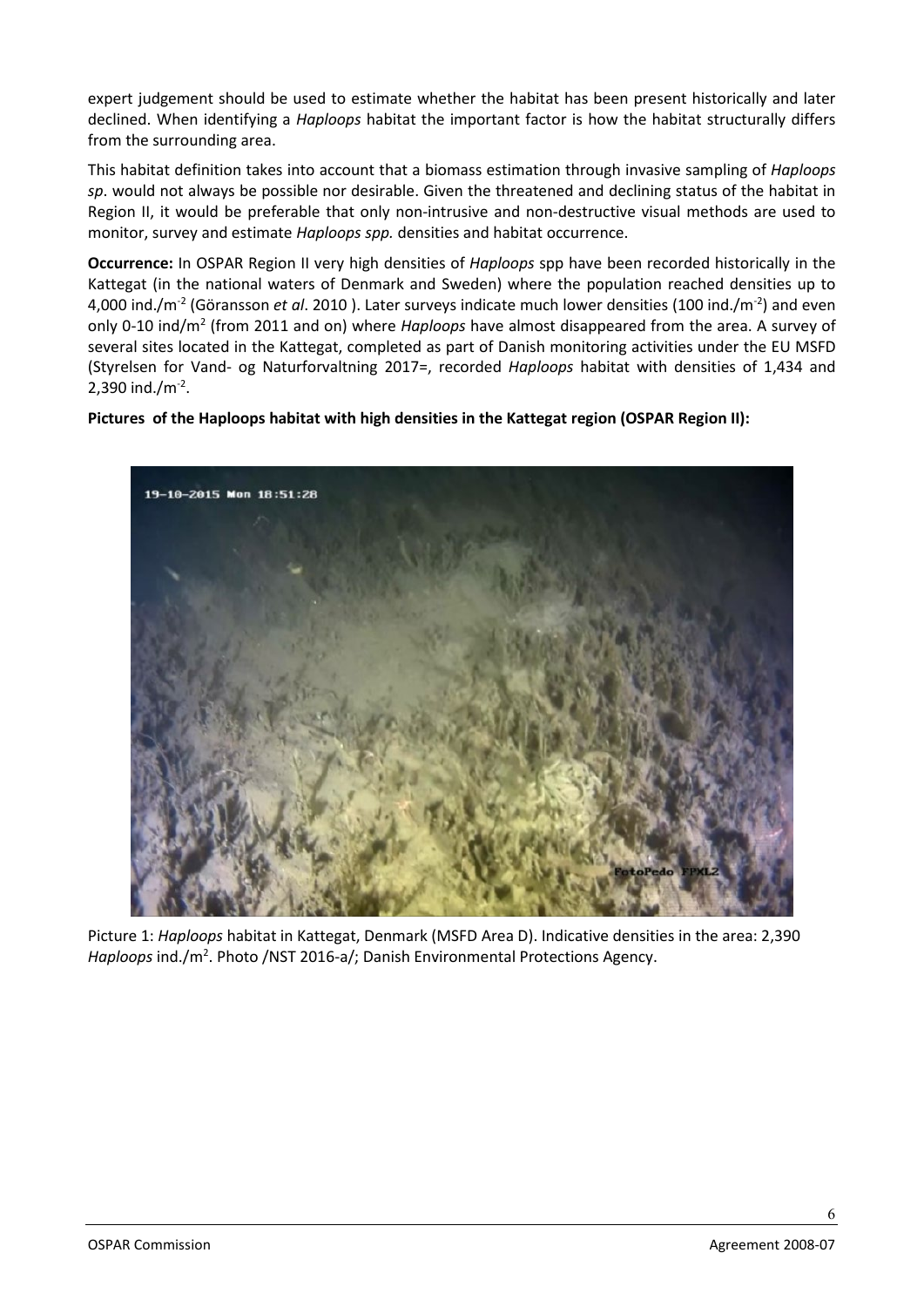

Picture 2: A bottom sample of *Haploops* spp. tubes from Kattegat, Denmark (OCEANA 2012). Indicative densities in the area not known.



Picture 3: Photo of Haploops habitat in the deep parts of Kattegat, Denmark. Photo taken by ROV (Oceana, April 2011). Indicative densities in the area not known.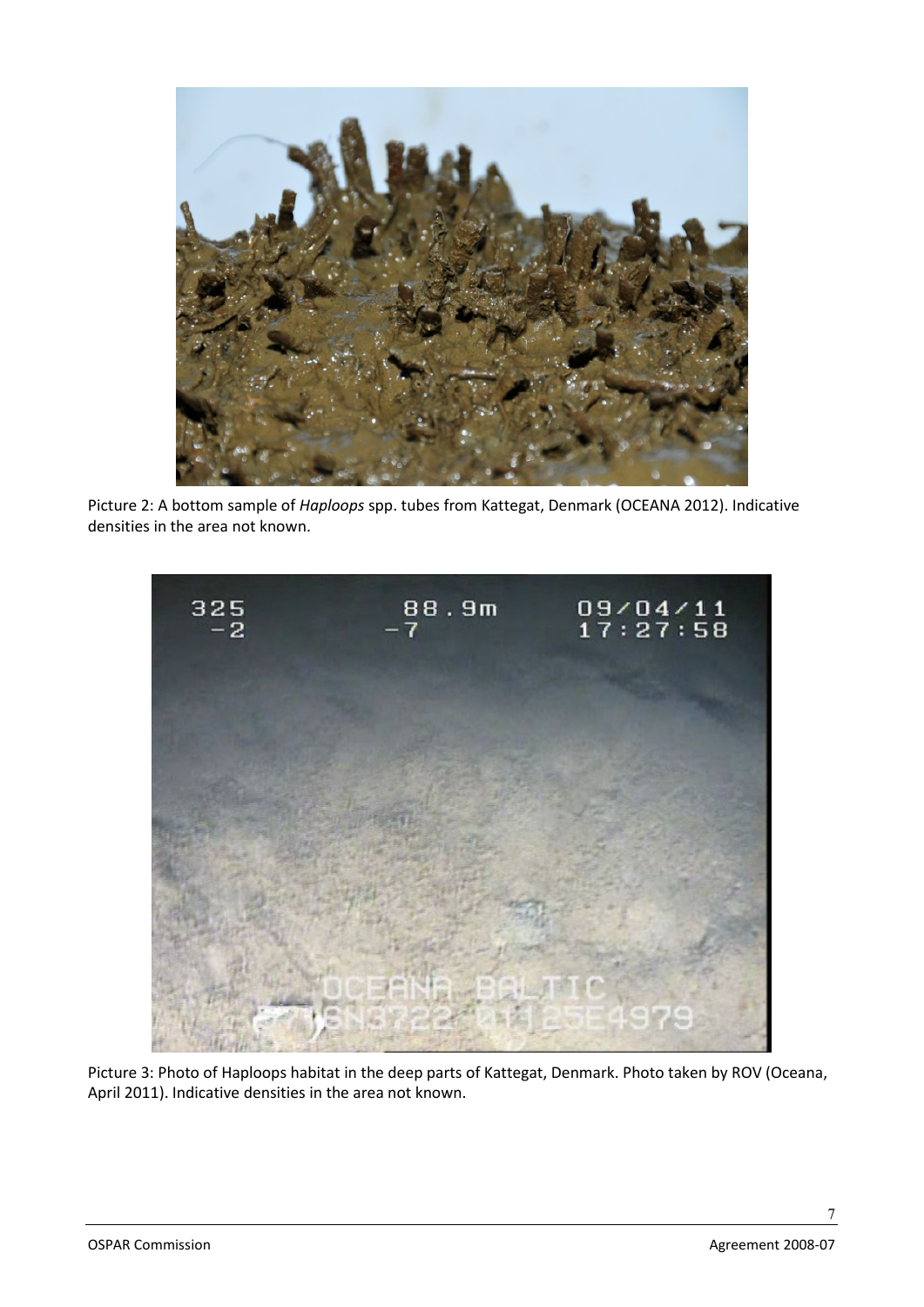

Picture 4: Illustration of habitat from 36 meters depth north of Ven (Öresund) Typical species associated Haploops tubicola (1) Ophiura robusta (2) Pseudamussium peslutrae (3). Watercolour, illustrator: Sven-Bertil Johnsson, Öresundsfonden.

# <span id="page-7-0"></span>**Intertidal** *Mytilus edulis* **beds on mixed and sandy sediments**

EUNIS Code: A2.7211 and A2.7212

National Marine Habitat Classification for UK & Ireland code: LS.LMX.LMus.Myt.Mx and LS.LMX.LMus.Myt.Sa

Sediment shores characterised by beds of the mussel *Mytilus edulis* occur principally on mid and lower shore mixed substrata (mainly cobbles and pebbles on muddy sediments) but also on sands and muds. In high densities (at least 30% cover) the mussels bind the substratum and provide a habitat for many infaunal and epibiota species. This habitat is also found in lower shore tide-swept areas, such as in the tidal narrows of sealochs. A fauna of dense juvenile mussels may be found in sheltered firths, attached to algae on shores of pebbles, gravel, sand, mud and shell debris with a strandline of fucoids. Mussel beds on intertidal sediments have been reported all along the coast of Europe, particularly in UK, France, Netherlands and Germany.

### <span id="page-7-1"></span>**Intertidal mudflats**

EUNIS Code: A2.3

National Marine Habitat Classification for UK & Ireland code: LS.LMu

Two sub-types: 9.1 Marine intertidal mudflats

9.2 Estuarine intertidal mudflats

Intertidal mud typically forms extensive mudflats in calm coastal environments (particularly estuaries and other sheltered areas), although dry compacted mud can form steep and even vertical faces, particularly at the top of the shore adjacent to salt marshes. The upper limit of intertidal mudflats is often marked by saltmarsh, and the lower limit by Chart Datum. Sediments consist mainly of fine particles, mostly in the silt and clay fraction (particle size less than 0.063 mm in diameter), though sandy mud may contain up to 80% sand (mostly very fine and fine sand), often with a high organic content. Little oxygen penetrates these cohesive sediments, and an anoxic layer is often present within millimetres of the sediment surface.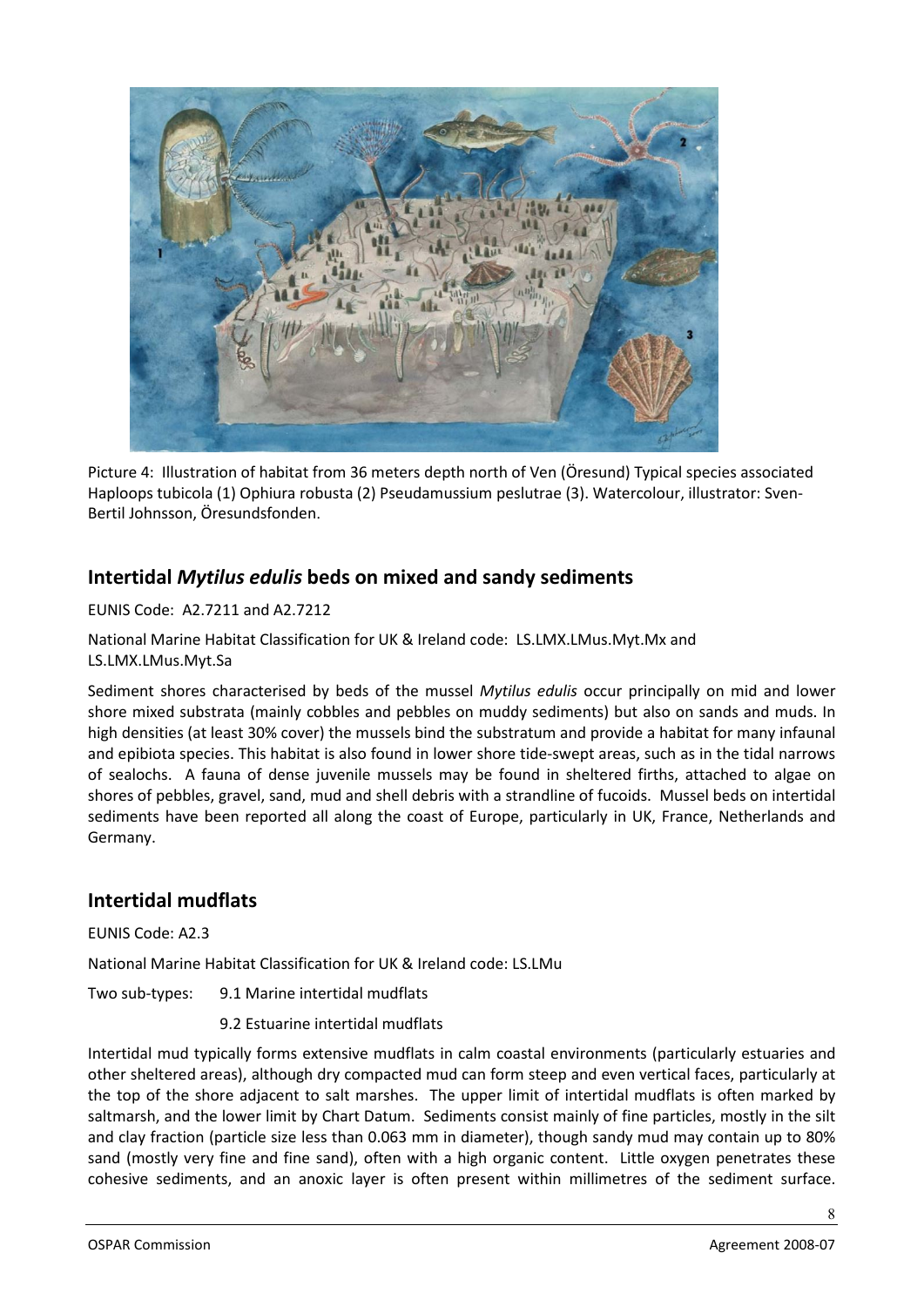Intertidal mudflats support communities characterised by polychaetes, bivalves and oligochaetes. This priority habitat has been divided into two sub-types, based on the predominant salinity regime.

### <span id="page-8-0"></span>**Kelp forest**

'Kelp forests' are defined as complex habitats created by large brown seaweeds mostly in the order Laminariales and some species of the order Tilopteridales (Bolton, 2016; Wernberg & Filbee-Dexter, 2019). They typically occur from the low intertidal down to shallow subtidal zones (approximately 40 m depth, depending on the water clarity with a depth limit at around 10% of incoming irradiance; Lüning, 1990) of temperate and polar coastal waters. As surface seawater temperature increases towards lower latitudes, kelp forests become excluded from shallow areas and restricted to deeper, cooler water (Graham *et al.*, 2007; Marzinelli *et al.*, 2015).

A kelp forest has a canopy formed by kelp stipes that hold fronds tens of centimetres to several metres above the substratum. This modifies the local environment to support a specific and distinct associated understorey and epibiotic community, which would not persist without the canopy (Fig. 1) (Flukes *et al.*, 2014; Leclerc *et al.*, 2015; Teagle *et al.*, 2017). A forest exhibits dense stands with the fronds forming an almost complete canopy (often referred as Leaf Area Index > 1; Pehlke & Bartsch, 2008) equivalent to having a stipe density of at least 3-5 adult stipes m<sup>-2</sup> for the kelp species of the North-East Atlantic (Fig. 1). Depending on the latitude and environmental conditions, kelp forests have different kelp species assemblages and may show density variations for example after storms or winter die-back of annual sporophytes. Six canopy-forming species that may be locally dominant or occur in mixed assemblages with varying densities and are able to form dense canopies are considered here: the Laminariales *Alaria esculenta, Laminaria digitata, L. hyperborea, L. ochroleuca, Saccharina latissima* (formerly *Laminaria saccharina*)*,* and the Tilopteridale *Saccorhiza polyschides* (Fig. 1).

An indicative list of corresponding EUNIS (2012) habitat codes is provided in Appendix I of the case report (Publication 2021/787) as a tool for mapping and classification exercise.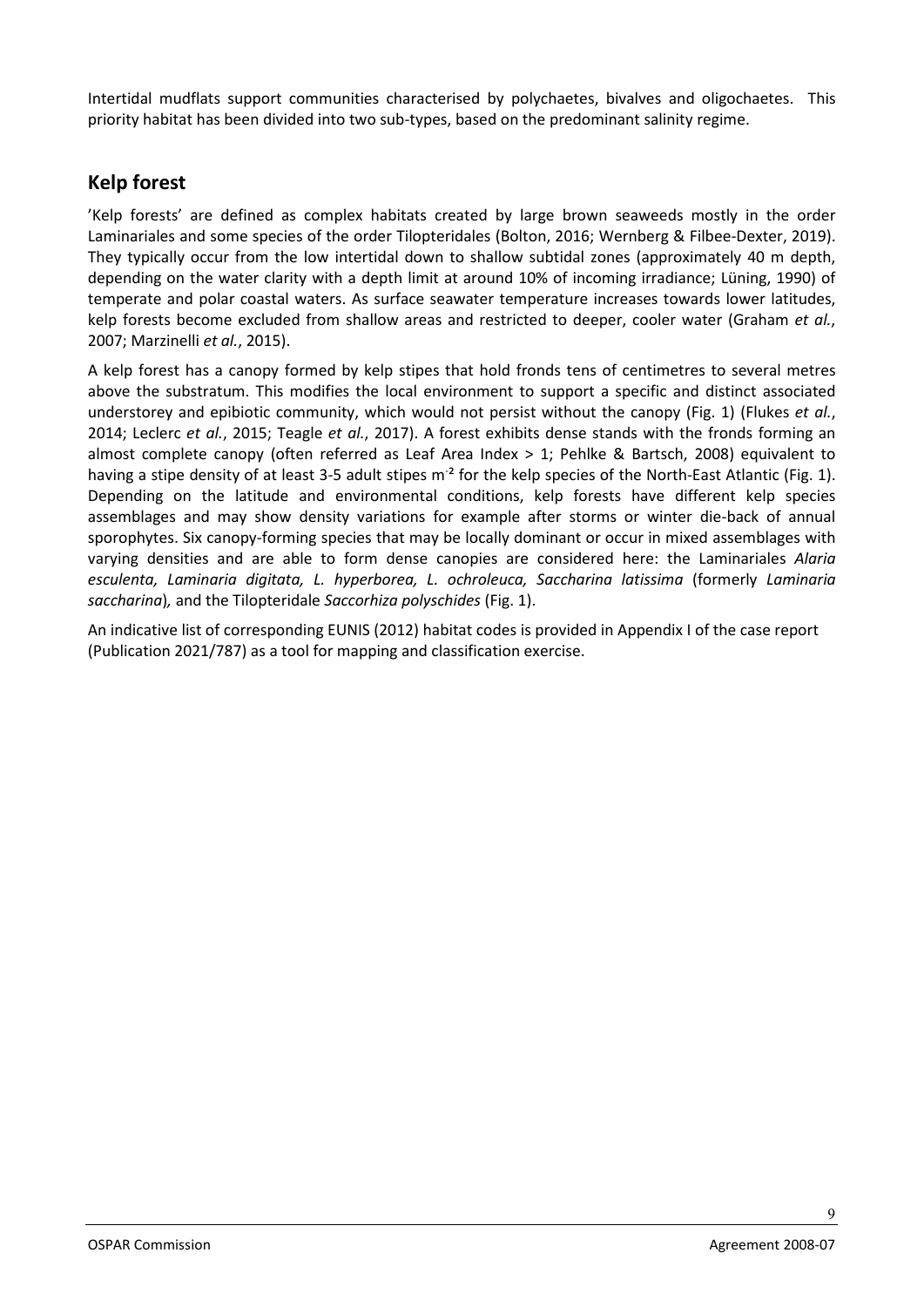

**Figure 1. North-East Atlantic kelp forests dominated by the following species: A.** *Alaria esculenta* (© MNHN Concarneau - R. Derrien), **B.** *Laminaria digitata* (© AWI Helmholtz Center for Polar and Marine Research - M. Molis), **C.** *L. hyperborea* (© SNH), **D.** *L. ochroleuca* (© CIIMAR - J. Franco), **E.** *Saccharina latissima* (© MNHN Concarneau - R. Derrien) and **F**. *Saccorhiza polyschides* (© MNHN Concarneau - A. Le Gal).

### <span id="page-9-0"></span>**Littoral chalk communities**

EUNIS Code: Various including A1.126, A1.2143, A1.441, B3.114 and B3.115

National Marine Habitat Classification for UK & Ireland code: Littoral chalk biotopes (various including LR.HLR.FR.Osm, LR.MLR.BF.Fser.Pid, LR.FLR.CvOv.ChrHap, LR.FLR.Lic.Bli and LR.FLR.Lic.UloUro)

The erosion of chalk exposures on the coast has resulted in the formation of vertical cliffs and gentlysloping intertidal platforms with a range of micro-habitats of biological importance. Supralittoral and littoral fringe chalk cliffs and sea caves support various algal communities unique to this soft rock type. Orange, brownish or blackish gelatinous bands of algae, composed of an assemblage of Haptophyceae species such as *Apistonema* spp., *Pleurochrysis carterae* and the orange *Chrysotila lamellosa*, but other genera and species of Chrysophyceae, Haptophyceae and Prasinophyceae are likely to be present as well. The lower littoral fringe may be characterised by a dense mat of green algae *Enteromorpha* spp. and *Ulva lactuca*. Lower down the shore in the eulittoral the generally soft nature of the chalk results in the presence of a characteristic flora and fauna, notably 'rock-boring' invertebrates such as piddocks, overlain by mostly algal-dominated communities (fucoids and red algal turfs) (Gubbay, 2002). Such coastal exposures of chalk are rare in Europe, with those occurring on the southern and eastern coasts of England accounting for the greatest proportion (57%) (ICES, 2003). Elsewhere, this habitat occurs in France, Denmark and Germany.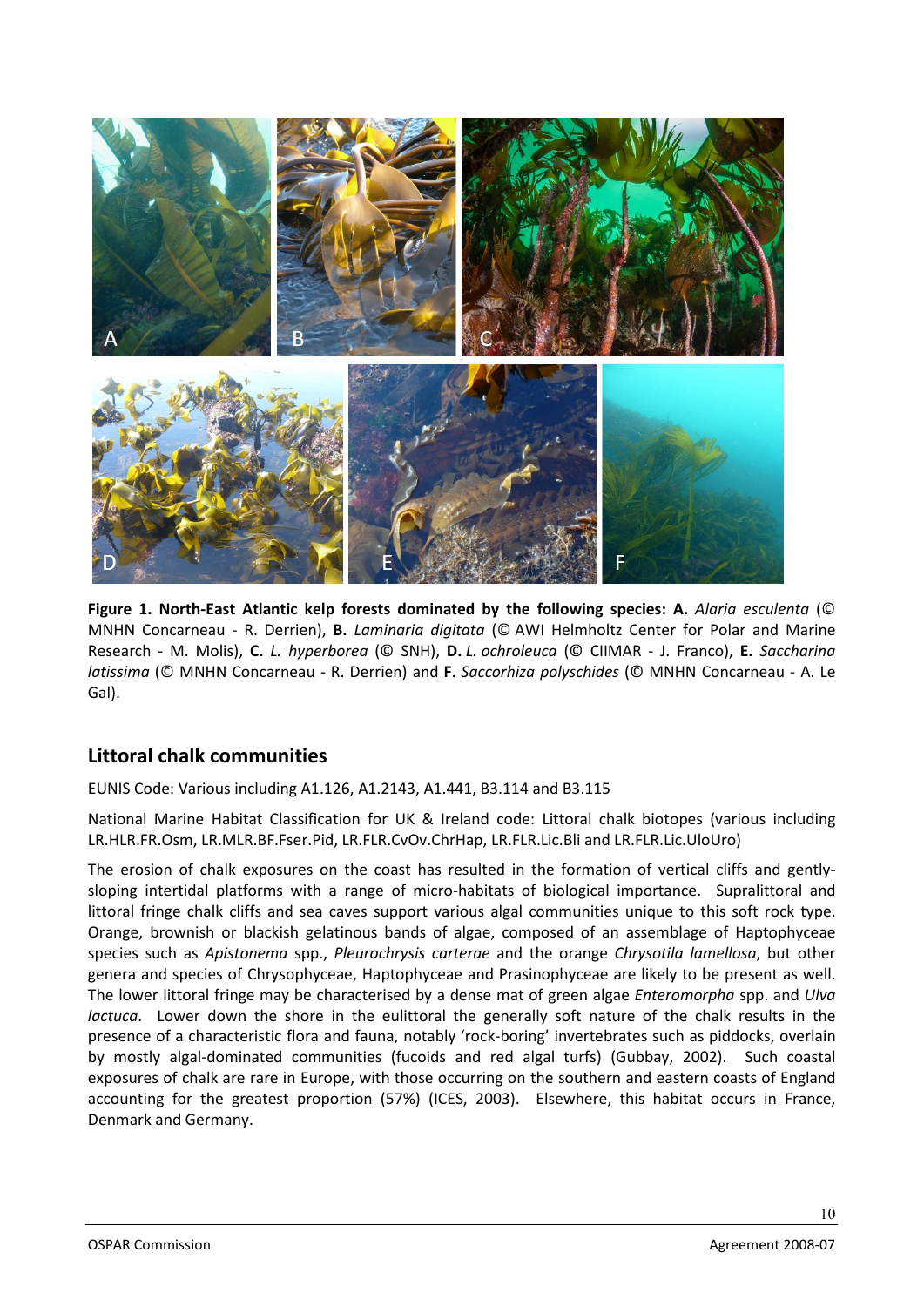# <span id="page-10-0"></span>*Lophelia pertusa* **reefs**

EUNIS Code: A5.631 and A6.611

National Marine Habitat Classification for UK & Ireland code: SS.SBR.Crl.Lop

*Lophelia pertusa*, a cold water, reef-forming coral, has a wide geographic distribution ranging from 55°S to 70°N, where water temperatures typically remain between 4-8°C. These reefs are generally subject to moderate current velocities (0.5 knots). The majority of records occur in the north-east Atlantic. The extent of *L. pertusa* reefs vary, with examples off Norway several km long and more than 20m high. These reefs occur within a depth range of 200->2000m on the continental slope, and in shallower waters in Norwegian fjords and Swedish west coast. In Norwegian waters, *L. pertusa* reefs occur on the shelf and shelf break off the western and northern parts on local elevations of the sea floor and on the edges of escarpments. The biological diversity of the reef community can be three times as high as the surrounding soft sediment (ICES, 2003), suggesting that these cold-water coral reefs may be biodiversity hotspots. Characteristic species include other hard corals, such as *Madrepora oculata* and *Solenosmilia variabilis*, the redfish *Sebastes viviparous* and the squat lobster *Munida sarsi*. *L. pertusa* reefs occur on hard substrata; this may be *Lophelia* rubble from an old colony or on glacial deposits. For this reason, *L. pertusa* reefs can be associated with iceberg plough-mark zones. Areas of dead coral reef indicate the site supported coral reef habitat in the past and should be reported as this habitat type.

# <span id="page-10-1"></span>**Maerl beds**

#### EUNIS Code: A5.51

National Marine Habitat Classification for UK & Ireland code : SS.SMp.Mrl

"Maerl" is a collective term for several species of calcified red seaweed (e.g. *Phymatolithon calcareum*, *Lithothamnion glaciale*, *Lithothamnion corallioides* and *Lithophyllum fasciculatum*) which live unattached on sediments. In favourable conditions, these species can form extensive beds, typically 30% cover or more, mostly in coarse clean sediments of gravels and clean sands or muddy mixed sediments, which occur either on the open coast or in tide-swept channels of marine inlets, where it grows as unattached nodules or 'rhodoliths'. Maerl beds have been recorded from a variety of depths, ranging from the lower shore to 30m depth. As maerl requires light to photosynthesize, depth is determined by water turbidity. In fully marine conditions the dominant species is typically *P. calcareum*, whilst under variable salinity conditions such as sealochs, beds of *L. glaciale* may develop. Maerl beds have been recorded off the southern and western coasts of the British Isles, north to Shetland, in France and other western European waters.

#### <span id="page-10-2"></span>*Modiolus modiolus* **horse mussel beds**

EUNIS Code: A5.621, A5.622, A5.623 and A5.624

National Marine Habitat Classification for UK & Ireland code: SS.SBR.SMus.ModT, SS.SBR.SMus.ModMx, SS.SBR.SMus.ModHAs and SS.SBR.SMus.ModCvar

The horse mussel *Modiolus modiolus* forms dense beds, at depths up to 70m (but may extend onto the lower shore), mostly in fully saline conditions and often in tide-swept areas. Although *M. modiolus* is a widespread and common species, horse mussel beds (with typically 30% cover or more) are more limited in their distribution. *Modiolus* beds are found on a range of substrata, from cobbles through to muddy gravels and sands, where they tend to have a stabilising effect, due to the production of byssal threads. Communities associated with *Modiolus* beds are diverse, with a wide range of epibiota and infauna being recorded, including hydroids, red seaweeds, solitary ascidians and bivalves such as *Aequipecten opercularis* and *Chlamys varia*. As *M. modiolus* is an Arctic-Boreal species, its distribution ranges from the seas around Scandinavia (including Skagerrak & Kattegat) and Iceland south to the Bay of Biscay.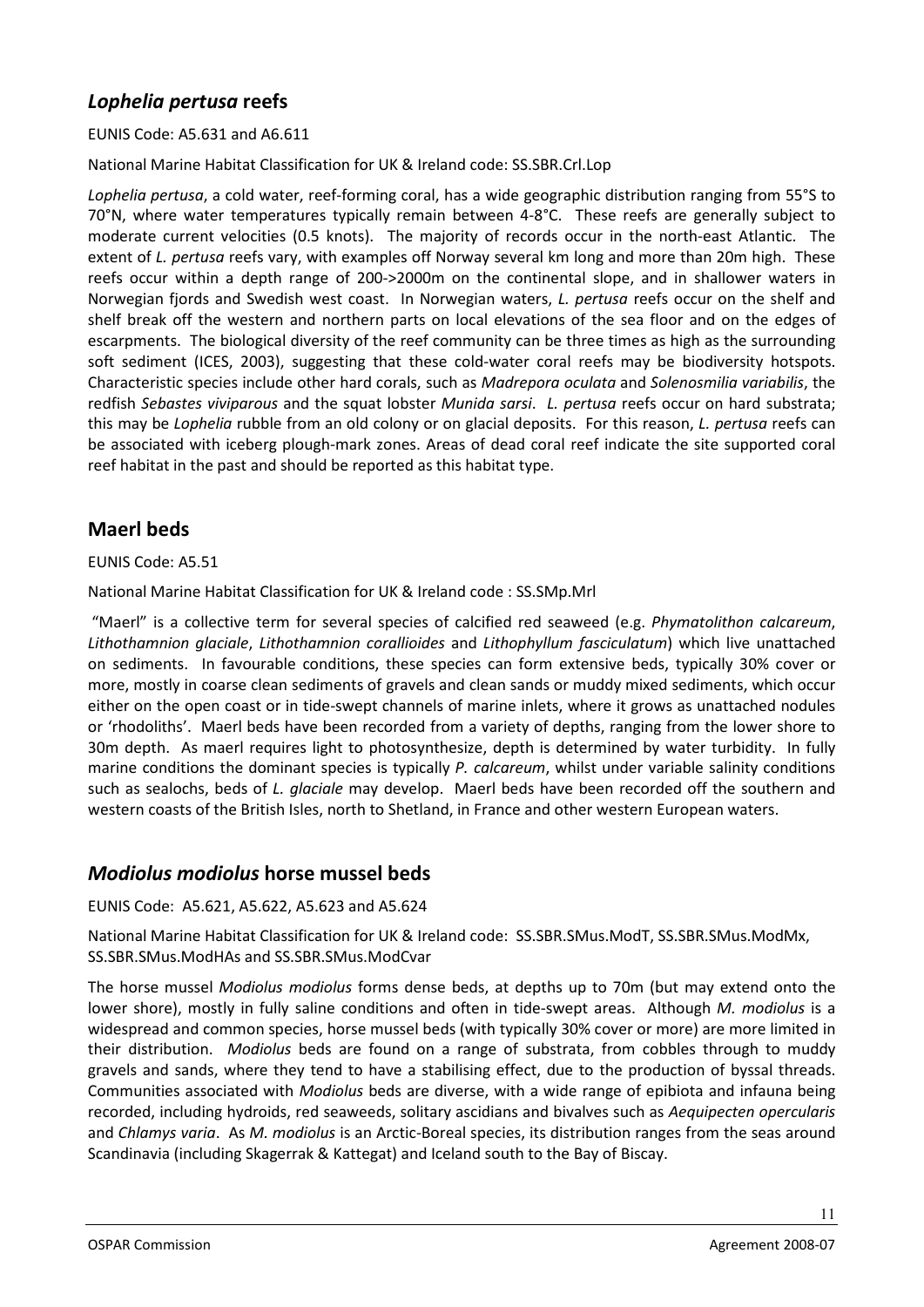# <span id="page-11-0"></span>**Oceanic ridges with hydrothermal vents/fields**

#### EUNIS code: A6.94

National Marine Habitat Classification for UK & Ireland code: Not defined

Hydrothermal vents occur along spreading ridges (such as the mid-Atlantic ridge), subduction zones, fracture zones and back-arc basins (Gage & Tyler, 1991), and are caused by seawater penetrating the upper levels of the Earth's crust through channels formed in cooling lava flows, reacting chemically with hot basalt in the Earth's crust and then rising back to the sea-bed to vent as superheated water containing compounds such as sulphides, metals, CO2 and methane (Tunnicliffe *et al*, 1998 in Gubbay, 2002). The water may trickle out from cracks and crevices on the seabed as hot springs (5-250°C), or as very concentrated jets of superheated water (270-380°C). As these concentrated jets of water cool, minerals dissolved in the water precipitate out in black clouds, giving them their common name of 'black smokers'. At lower temperatures, sulphides are mostly precipitated within the rocks, making the venting fluids appear cloudier. These are known as 'white smokers' (Gage & Tyler, 1991). Hydrothermal vent fields cover relatively small areas of the seabed in water depths of 850-4,000m. The biological communities associated with hydrothermal vents are unusual as they are able to derive energy under conditions where photosynthesis is not possible. These habitats contain a huge diversity of chemoautotrophic bacteria, which form the core of the trophic structure around the vent. Characteristic species include the mussel *Bathymodiolus azoricus* and its commensal worm *Branchipolynoe seepensis*, the shrimps *Mirocaris fortunata*, *Chorocaris chacei* and *Rimicaris exoculata* (this last one is dominant on the southern vent fields of Lucky Strike), the crab *Segonzacia mesatlantic*, the polychaete *Amathys lutzi*, the amphipod *Luckia strike* and the limpet *Lepetodrilus atlanticus*.

#### <span id="page-11-1"></span>**Ostrea edulis beds**

EUNIS Code: A5.435

National Marine Habitat Classification for UK & Ireland code: SS.SMx.IMx.Ost

Beds of the oyster *Ostrea edulis* occurring at densities of 5 or more per m2 on shallow mostly sheltered sediments (typically 0-10m depth, but occasionally down to 30m). There may be considerable quantities of dead oyster shell making up a substantial portion of the substratum. The clumps of dead shells and oysters can support large numbers of the ascidians *Ascidiella aspersa* and *Ascidiella scabra*. Several conspicuously large polychaetes, such as *Chaetopterus variopedatus* and terebellids, may be present as well as additional suspension-feeding polychaetes such as *Myxicola infundibulum*, *Sabella pavonina* and *Lanice conchilega*. A turf of seaweeds such as *Plocamium cartilagineum*, *Nitophyllum punctatum* and *Spyridia filamentosa* may also be present (Connor *et al*, 2004).

### <span id="page-11-2"></span>*Sabellaria spinulosa* **reefs**

EUNIS Code: A4.22 and A5.611

National Marine Habitat Classification for UK & Ireland code: SS.SBR.PoR.SspiMx and CR.MCR.CSab

Two sub-types: *Sabellaria spinulosa* reefs on rock

*Sabellaria spinulosa* reefs on mixed (sediment) substrata

The tube-building polychaete *Sabellaria spinulosa* can form dense aggregations on mixed substrata and on rocky habitats. In mixed substrata habitats, comprised variously of sand, gravel, pebble and cobble, the *Sabellaria* covers 30% or more of the substrata and needs to be sufficiently thick and persistent to support an associated epibiota community which is distinct from surrounding habitats. On rocky habitats of bedrock, boulder and cobble, the *Sabellaria* covers 50% or more of the rock and may form a crust or be thicker in structure. In some areas, these two variations of reef type may grade into each other. *Sabellaria* reefs have been recorded in depths between 10-50m BCD or more. The reef infauna typically comprises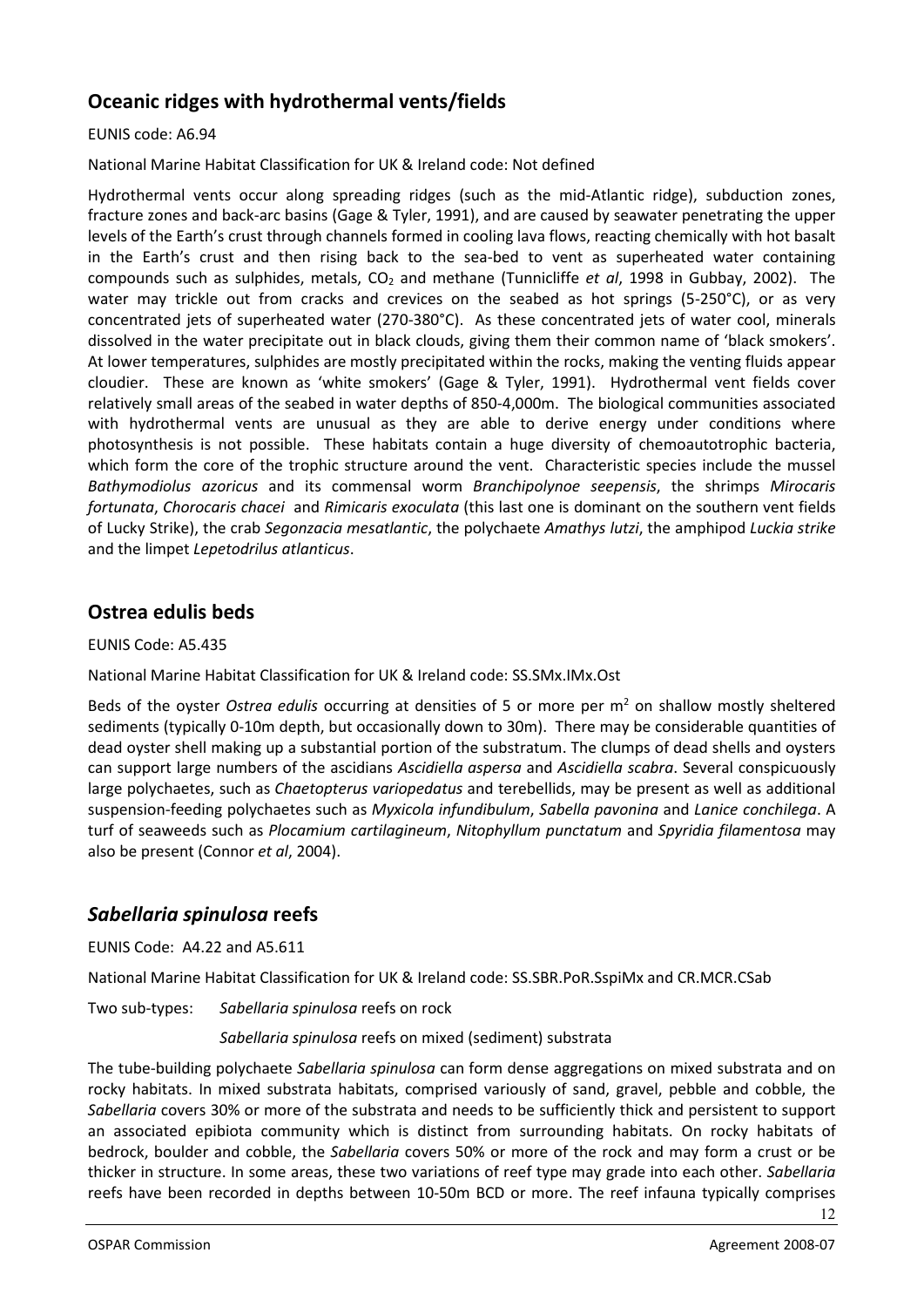polychaete species such as *Protodorvillea kefersteini*, *Scoloplos armiger*, *Harmothoe* spp., *Mediomastus fragilis*, *Lanice conchilega* and cirratulids together with the bivalves *Abra alba* and *Nucula* spp. and tubebuilding amphipods such as *Ampelisca* spp. Epifauna comprise calcareous tubeworms, pycnogonids, hermit crabs, amphipods, hydroids, bryozoans, sponges and ascidians. *S. spinulosa* reefs are often found in areas with quite high levels of natural sediment disturbance; in some areas of reef, individual clumps of *Sabellaria* may periodically break down and rebuild following storm events. *S. spinulosa* reefs have been recorded from all European coasts except the Baltic Sea, Skagerrak and Kattegat. Areas of dead *Sabellaria* reef indicate the site supported reef habitat in the past and should be reported as this habitat type.

### <span id="page-12-0"></span>**Seamounts**

#### EUNIS Code: A6.72

National Marine Habitat Classification for UK & Ireland code: Not defined

Seamounts are defined as undersea mountains, with a crest that rises more than 1,000 metres above the surrounding sea floor (Menard, 1964 in Rogers, 1994). Seamounts can be a variety of shapes, but are generally conical with a circular, elliptical or more elongate base. Seamounts are volcanic in origin, and are often associated with seafloor 'hot-spots' (thinner areas of the earth's crust where magma can escape). Seamounts, often with a slope inclination of up to 60°, provide a striking contrast to the surrounding 'flat' abyssal plain. Their relief has profound effects on the surrounding oceanic circulation, with the formation of trapped waves, jets, eddies and closed circulations known as Taylor columns (Taylor, 1917 in Rogers, 1994). Seamounts occur frequently within the OSPAR Maritime Area. Analysis of narrow beam bathymetric data by the US Naval Oceanographic office from 1967-1989 identified more than 810 seamounts within the North Atlantic. The majority occur along the Mid-Atlantic ridge between Iceland and the Hayes fracture zone (Gubbay, 2002).

The enhanced currents that occur around seamounts provide ideal conditions for suspension feeders. Gorgonian, scleratinian and antipatharian corals may be particularly abundant, and other suspension feeders such as sponges, hydroids and ascidians are also present. Concentrations of commercially important fish species, such as orange roughy, aggregate around seamounts and live in close association with the benthic communities (Gubbay, 2002).

# <span id="page-12-1"></span>**Seapens and burrowing megafauna communities**

EUNIS Code: A5.361 and A5.362

National Marine Habitat Classification for UK & Ireland code: SS.SMu.CFiMu.SpnMeg and SS.SMu.CFiMu.MegMax

Plains of fine mud, at water depths ranging from 15-200m or more, which are heavily bioturbated by burrowing megafauna with burrows and mounds typically forming a prominent feature of the sediment surface. The habitat may include conspicuous populations of seapens, typically *Virgularia mirabilis* and *Pennatula phosphorea*. The burrowing crustaceans present may include *Nephrops norvegicus*, *Calocaris macandreae* or *Callianassa subterranea*. In the deeper fiordic lochs which are protected by an entrance sill, the tall seapen *Funiculina quadrangularis* may also be present. The burrowing activity of megafauna creates a complex habitat, providing deep oxygen penetration. This habitat occurs extensively in sheltered basins of fjords, sea lochs, voes and in deeper offshore waters such as the North Sea and Irish Sea basins.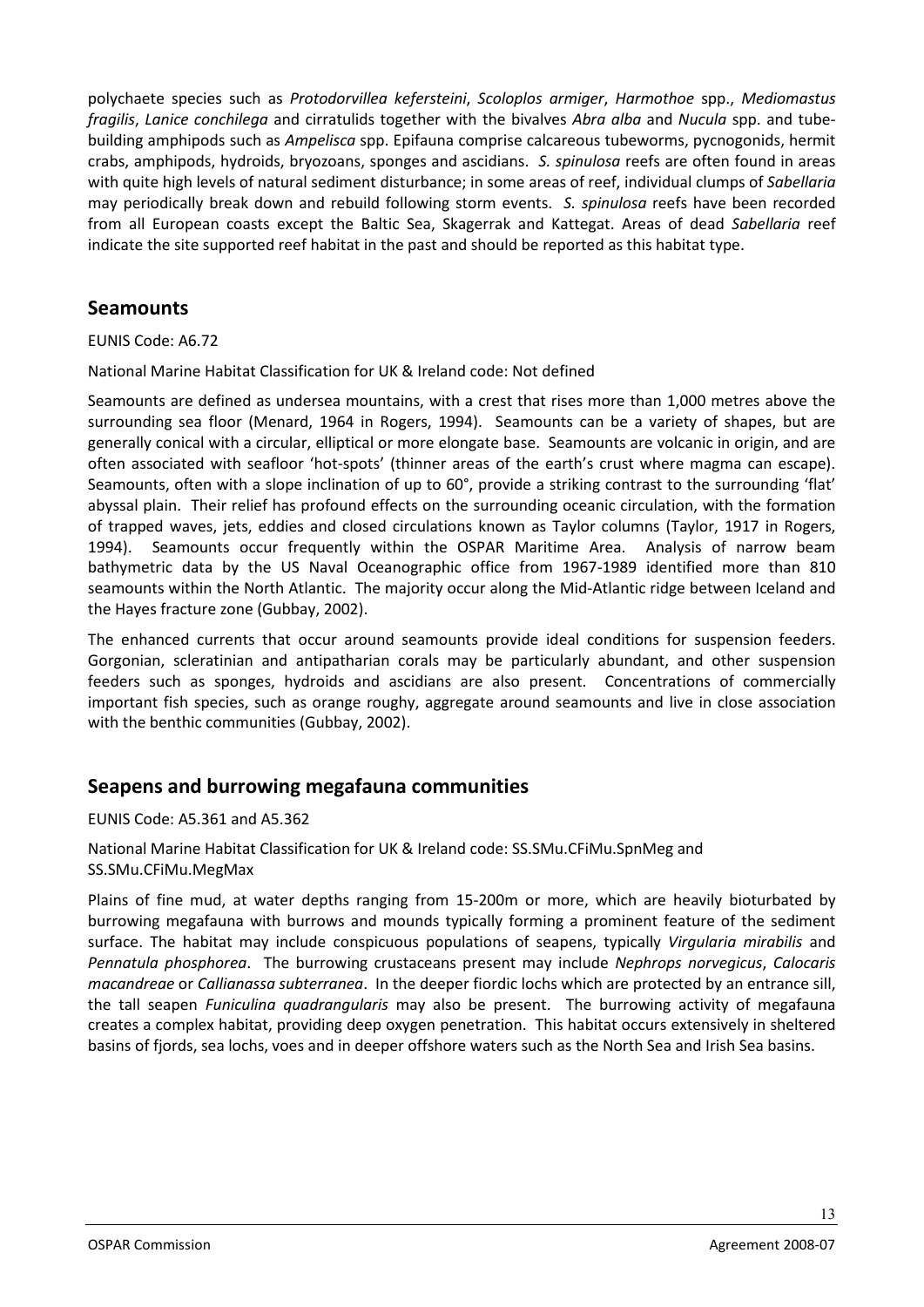# <span id="page-13-0"></span>*Zostera* **beds**

EUNIS Code: A2.611, A5.533 and A5.545

National Marine Habitat Classification for UK & Ireland code: LS.LMP.LSgr and SS.SMP.SSgr

Two sub-types : 8.1 *Zostera marina* beds 8.2 *Zostera noltii* beds

#### i. *Zostera marina*

*Zostera marina* forms dense beds, with trailing leaves up to 1m long, in sheltered bays and lagoons from the lower shore to about 4m depth, typically on sand and sandy mud (occasionally with an admixture of gravel). Where their geographical range overlaps, such as the Solent in the UK, *Z. marina* passes upshore to *Z. noltii*.

#### ii. *Zostera noltii*

*Z. noltii* forms dense beds, with leaves up to 20cm long, typically in the intertidal region (although it can occur in the very shallow subtidal), on mud/sand mixtures of varying consistency.

To qualify as a *Zostera* 'bed', plant densities should provide at least 5% cover (although when *Zostera*  densities are this low, expert judgement should be sought to define the bed). More typically, however, *Zostera* plant densities provide greater than 30% cover. Seagrass beds stabilise the substratum as well as providing a habitat for many other species. As well as an important source of organic matter, seagrass beds may also provide an important nursery habitat for juvenile fish (ICES, 2003).

#### <span id="page-13-1"></span>**References**

Bett B.J., 2001. UK Atlantic Margin Environmental Survey: Introduction and overview of bathyal benthic ecology. *Continental Shelf Research* **21**: 917-956.

Bett, B.J., & Rice, A.L. 1992. The influence of hexactinellid sponge (Pheronema carpenteri) spicules on the patchy distribution of macrobenthos in the Porcupine Seabight (bathyal NE Atlantic). *Ophelia* **36** (3): 217- 226.

Bolton, J.J. (2016). What is aquatic botany? And why algae are plants: the importance of non-taxonomic terms for groups of organisms. Aquatic Botany, 132: 1-4.

Connor, D.W., Allen, J.H., Golding, N., Howell, K.L. Lieberknecht, L.M., Northen, K.O. & Reker, J.B. 2004. *The Marine Habitat Classification for Britain and Ireland. Version 04.05* (internet version: [www.jncc.gov.uk/MarineHabitatClassification\)](http://www.jncc.gov.uk/MarineHabitatClassification). Joint Nature Conservation Committee, Peterborough

Davies C.E., Moss, D. & Hill, M.O. 2004. *EUNIS Habitat Classification Revised 2004*. Report to the European Topic Centre on Nature Protection and Biodiversity, European Environment Agency. 307pp. *(*available online at http://eunis.eea.eu.int/eunis/habitats.jsp).

Flukes, E.B., Johnson, C.R. & Wright, J.T. (2014). Thinning of kelp canopy modifies understory assemblages: the importance of canopy density. Marine Ecology Progress Series, 514: 57-70.

Gage J.D. & Tyler P.A. 1991. *Deep Sea Biology. A Natural History of Organisms at the Deep sea Floor*. Cambridge University Press, Cambridge.

Göransson, P., Bertilsson Vuksan, S., Karlfelt, J., Börjesson, L. (2010). *Haploops*- och *Modiolus*-samhället utanför Helsingborg 2000-2009. Miljönämnden i Helsingborg. ISBN 978-91-85867-17-2.

Graham, M.H., Kinlan, B.P., Druehl, L.D., Garske, L.E. & Banks, S. (2007). Deep-water kelp refugia as potential hotspots of tropical marine diversity and productivity. Proceedings of the National Academy of Sciences, 104(42): 16576-16580.

Gubbay S., 2002. *Offshore Directory: Review of a selection of habitats, communties and species of the North-East Atlantic*. WWF-UK: North-East Atlantic Programme.